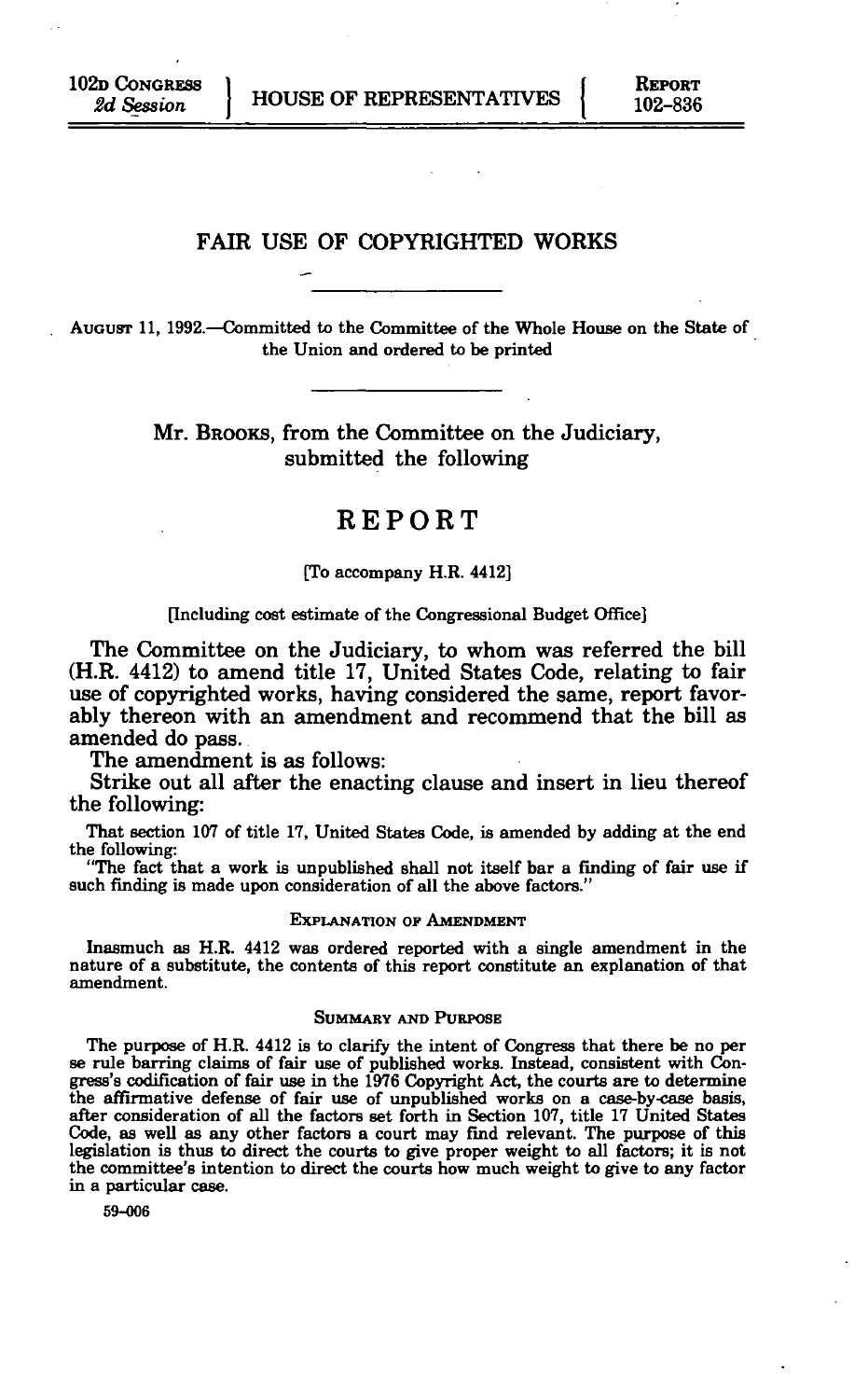**2** 

وفرثت

**Copyright legislation involves a balancing of many interests: the public, authors of unpublished works, and authors seeking to use portions of other authors' unpublished works. The goal of H.R. 4412 is to direct the courts to strike the correct balance on the facts before it, free from any** *per se* **rules.** 

#### **HEARINGS**

**Proposals to amend the fair use provisions of the Copyright Act were made in the 101st Congress.' A joint hearing on those proposals was held by the House Subcommittee on Courts, Intellectual Property, and Administration of Justice, Committee on the Judiciary and the Senate Subcommittee on Patents, Copyrights and Trademarks, Committee on the Judiciary, on July 11, 1990. Testimony was received from the following witnesses: William F. Patry, Policy Planning Advisor to the Register of Copyrights; a panel of federal judges consisting of the Honorable James L. Oakes, Chief Judge of the United States Court of Appeals for the Second Circuit, the Honorable Roger J. Miner, Circuit Judge, U.S. Court of Appeals for the Second Circuit, and the Honorable Pierre N. Leval, United States District Judge, U.S. District Court for the Southern District of New York; authors Taylor Branch and J. Anthony Lukas; a panel consisting of Floyd Abrams, Esq., Barbara Ringer (former Register of Copyrights) and Jonathan W. Lubell, Esq.; and, a panel from the computer industry consisting of A.G.W. Biddle (Computer and Communications Industry Association) and James M. Burger (CBEMA and Software Publishers Association).** 

**In the 102d Congress, Mr. Hughes and Mr. Moorhead introduced H.R. 2372. H.R. 2372 consisted of three-titles, title I of which contained a provision on fair use of unpublished works.<sup>2</sup> The Subcommittee on Intellectual Property and Judicial Administration held two days of hearings on title I of H.R. 2372 on May 30 and June 6, 1991. Testimony was received on May 30th from the following witnesses: a panel representing publishing interests (Floyd Abrams, Esq., Authors Guild; Kati Marton, an author; Mark Morrill, Esq., Association of American Publishers; and, Kenneth M. Vittor, Esq., Magazine Publishers of America); and, a panel representing computer companies (James M. Burger, Esq., Apple computer, Inc., and Wilham Neukom Esq., Software Publishers Association). Testimony was received on June 6th from: Scott Turow, Esq., and author; Register of Copyrights Ralph Oman; a panel consisting of Edward J. Black, Esq. (Computer and Communications Industry Association); August W. Steinhilber (Educators' Ad Hoc Committee on Copyright Law); Professor Shira Perlmutter (Catholic University of America, Columbus School of Law); and, Robert C. Waggoner, Video Monitoring Services of America, Inc.).** 

**Title I of H.R. 2372 was deleted when the bill was marked up by the Subcommittee on Intellectual Property and Judicial Administration on October 1, 1991.** 

#### **COMMITTEE VOTE**

**On April 30, 1992, a reporting quorum being present, the Committee ordered H.R. 4412 reported to the full House by voice vote, as amended.** 

#### **LEGISLATIVE HISTORY**

**H.R. 4412 was introduced on March 5, 1992 by Mr. Hughes, Mr. Moorhead, Mr. Synar, Mr. Coble, Mr. Glickman, and Mr. Sangmeister, and was referred to the Committee on the Judiciary on March 9, 1992. Based on the hearing record developed during the 101st and 102d Congresses, the Subcommittee on Intellectual Property and Judicial Administration marked up H.R. 4412 on March 12, 1992.** 

**On April 30, 1992, the full Committee marked up H.R. 4412, and, a quorum of Members being present, approved the! amendment in the nature of a substitute and favorably reported the bill by voice vote.** 

**I** 

**<sup>1</sup> H.R. 4263 (Kastenmeier), S. 2370 (Simon).** 

<sup>&</sup>lt;sup>2</sup> The remaining two titles, dealing with copyright automatic renewal and the National Film **Preservation Board, were subsequently passed on June 4, 1992 as part of S. 756.**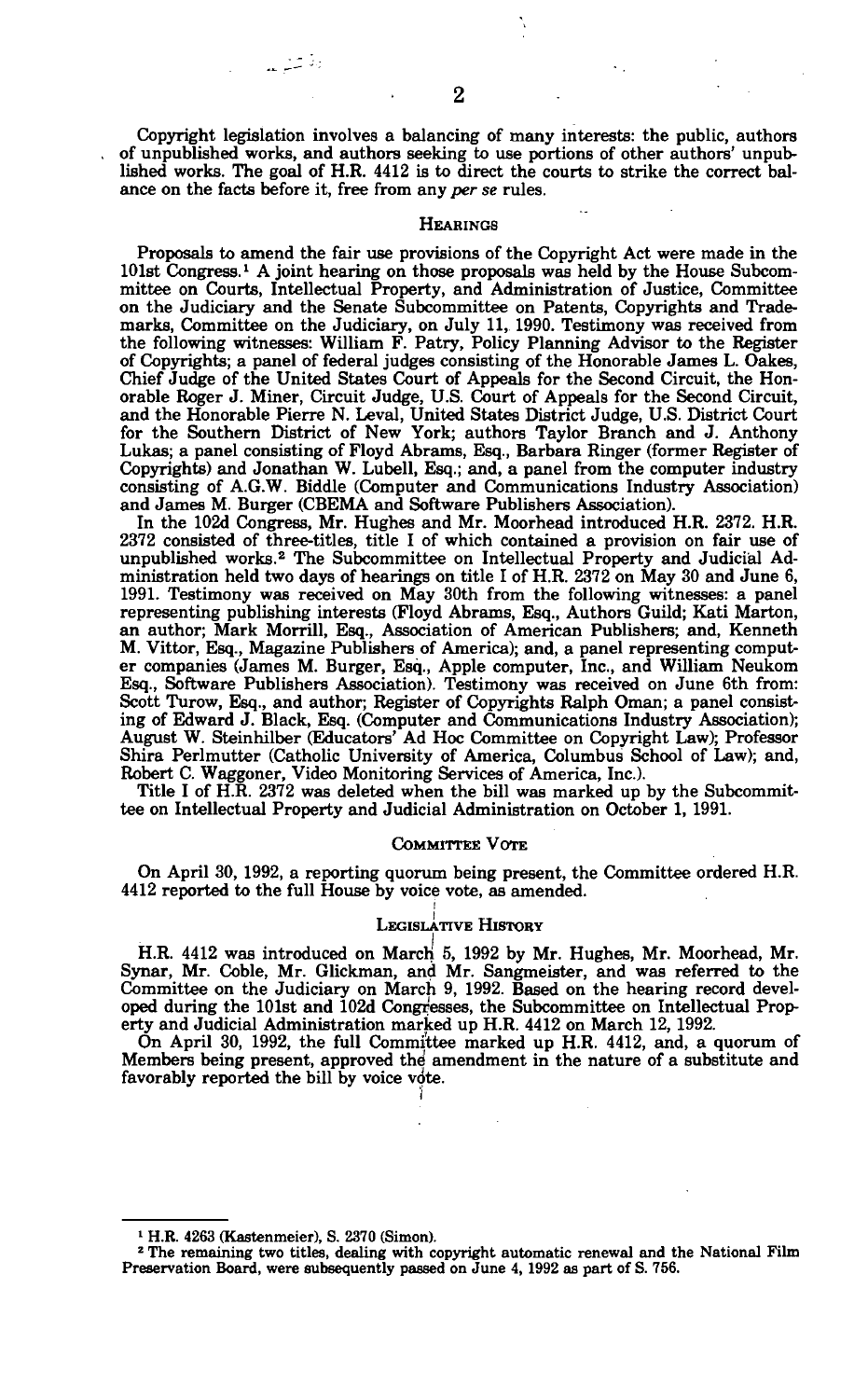### **DISCUSSION**

### BACKGROUND

Fair use is an affirmative defense,<sup>3</sup> and as such is relevant only after a copyright owner has made out a prima facie case of infringement. A prima facie case of infringement consists of ownership of the right asserted and unauthorized appropriation by the defendant of a material amount of expression. The copying of facts or of a de minimis amount of expression will not support a prima facie case of infringement. Fair use thus excuses the copying of a material amount of expression, with the test of materiality involving both quantitative and qualitative inquiries.

Fair use was developed by the courts and was codified for the first time in Section 107 of the 1976 Copyright Act. As United States District Judge Pierre Leval has written, the purpose of fair use is to "serve the copyright objective of stimulating productive thought and public instruction without excessively diminishing the incentives for creativity." <sup>4</sup> This Committee's 1976 report noted that "[although the courts have considered and ruled upon the fair use doctrine over and over again, no real definition of the concept has ever emerged. Indeed, since the doctrine is an equitable rule of reason, no generally applicable definition is possible, and each case raising the question must be decided on its own facts."<sup>5</sup>

In order to provide some guidance, however, Section 107 contains criteria derived from earlier court decisions. The preamble to Section 107 lists six illustrative <sup>6</sup> types of uses that may be analyzed under the doctrine: criticism, comment, news reporting, teaching, scholarship, and research. These uses are not, however, presumptively fair.<sup>7</sup> Instead, the courts are directed to examine the use according to four statutory factors: "(1) the purpose and character of the use, including whether such use is of a commercial nature or is for nonprofit educational purposes; (2) the nature of the copyrighted work; (3) the amount and substantiality of the portion used in relation to the copyrighted work as a whole; and (4) the effect of the use upon the potential market for or value of the copyrighted work." While all four factors must be considered in each fair use case, additional factors may also be considered in the court's discretion.

All claims of fair use must be judged on the totality of the facts in the particular case by balancing all the factors. For this reason,

<sup>3</sup>  *Harper & Row, Pub., Inc.* v. *Nation Ent,* 471 U.S. 539, 561 (1985). In *College Entrance Exami*nation Board v. Cionno, 90-CV-437 (N.D.N.Y. filed March 23, 1992), slip opinion at p. 11 footnote 7, the district court erroneously held that where the copyright owner seeks a preliminary incurrent pears the burden of dis

<sup>&</sup>lt;sup>4</sup> Leval, "Toward a Fair Use Standard," 103 Harv. L. Rev. 1103, 1110 (1990).<br>
<sup>4</sup> L. Rept. No. 94-1476, 94th Cong., 2d Sess. 65 (1976).<br>
<sup>5</sup> Section 107 uses the terms "including" and "such as." Section 101 of the Copyri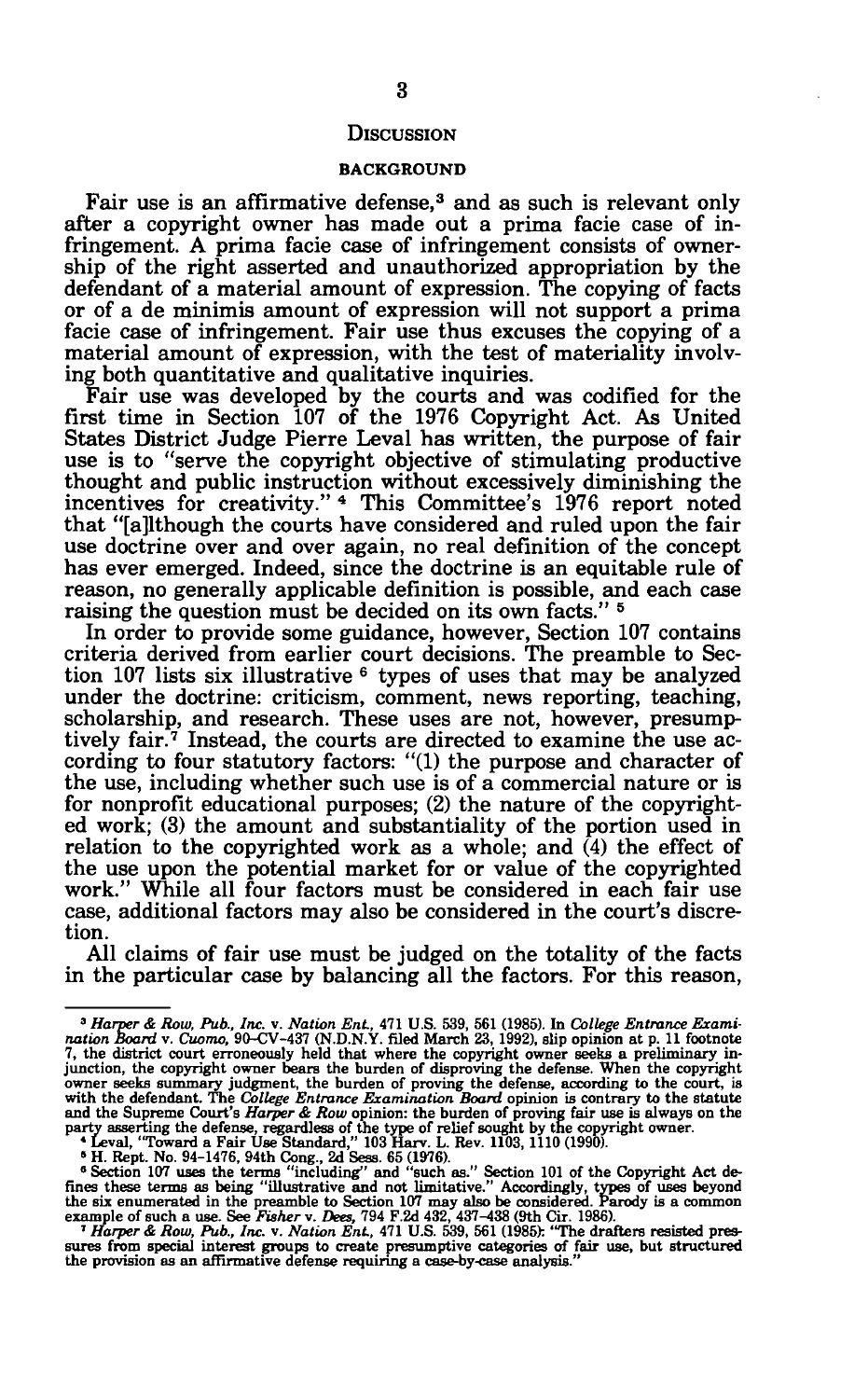fair use litigation will always be piecemeal: no legislative solution can answer in advance the outcome of a given dispute.

#### **FAIR USE OF UNPUBLISHED WORKS**

H.R. 4412 was introduced as a result of concerns <sup>8</sup> by some biographers, historians, and publishers that their ability to use unpublished primary source material such as copyrighted letters and diaries had been limited to two decisions from the United States Court of Appeals for the Second Circuit, *Salinger* v. *Random House, Inc.,*<sup>9</sup> and *New Era Publications, International ApS* v. *Henry Holt & Company. <sup>10</sup>* In order to understand these complaints, a brief review of the fair use doctrine as applied to such material is required.

Before the 1976 Copyright Act, copyright law in the United States was divided between federal and state protection. Published works were protected by the federal copyright law, while unpublished works were generally protected by state common law.<sup>11</sup> The common law, going back to late eighteenth century English cases, had been strict in prohibiting fair use of unpublished works under the theory that the author should decide when and in what form his or her work should first reach the public.<sup>12</sup>

The 1976 Copyright Act extended protection to all copyrightable published and unpublished works, preempting equivalent state protection.<sup>13</sup> In codifying fair use in Section 107 of title 17, United States Code, however, the statute did not draw a distinction between published and unpublished works. The report of this Committee accompanying the Act did, though, state an intention not to "change, narrow, or enlarge [the present judicial doctrine of fair use] in any way."<sup>14</sup> The only direct discussion of unpublished works occurs in the 1975 Senate report: "The applicability of the fair use doctrine to unpublished works is narrowly limited, since although the work is unavailable, this is the result of a deliberate decision on the part of the copyright owner. Under ordinary cir-

<sup>&</sup>lt;sup>8</sup> See, e.g., written statement of author J. Anthony Lukas, "Fair Use and Unpublished Works: Joint Hearing Before the Subcomm. on Patents, Copyrights and Trademarks of the Senate<br>Comm. on Patents, Copyrights and Trademarks of the Senate Comm. on Courts, Intellectual Property, and the Administration of Justice," 1 als is crucial to providing intimacy, immediacy, ambience, and re-creation of motives and values that history requires and readers need").

<sup>&</sup>lt;sup>9</sup> 650 F. Supp. 413 (S.D.N.Y. 1986), rev'd, 811 F.2d 90 (2d Cir.), cert. denied, 484 U.S. 890 (1987).<br><sup>10</sup> 684 F. Supp. 808 (S.D.N.Y. 1988); 695 F. Supp. 1493 (S.D.N.Y. 1988), afrd on other grounds, 873 F.2d 576 (2d Cir.) denied, 110 S.Ct. 1168 (1990).

<sup>&</sup>lt;sup>11</sup> An exception was made in the federal statute for works such as motion pictures and speeches that were not intended for sale in copies. See 17 U.S.C. § 12 (1909).<br><sup>12</sup> See written testimony of the Register of Copyrigh on Courts, Intellectual Property, and the Administration of Justice of the House Comm. on the Judiciary," 101st Cong., 2d Sess. 28-38 (1990).<br>Judiciary," 101st Cong., 2d Sess. 28-38 (1990).<br><sup>13</sup> 17 U.S.C. § 301(a) (1978).<br>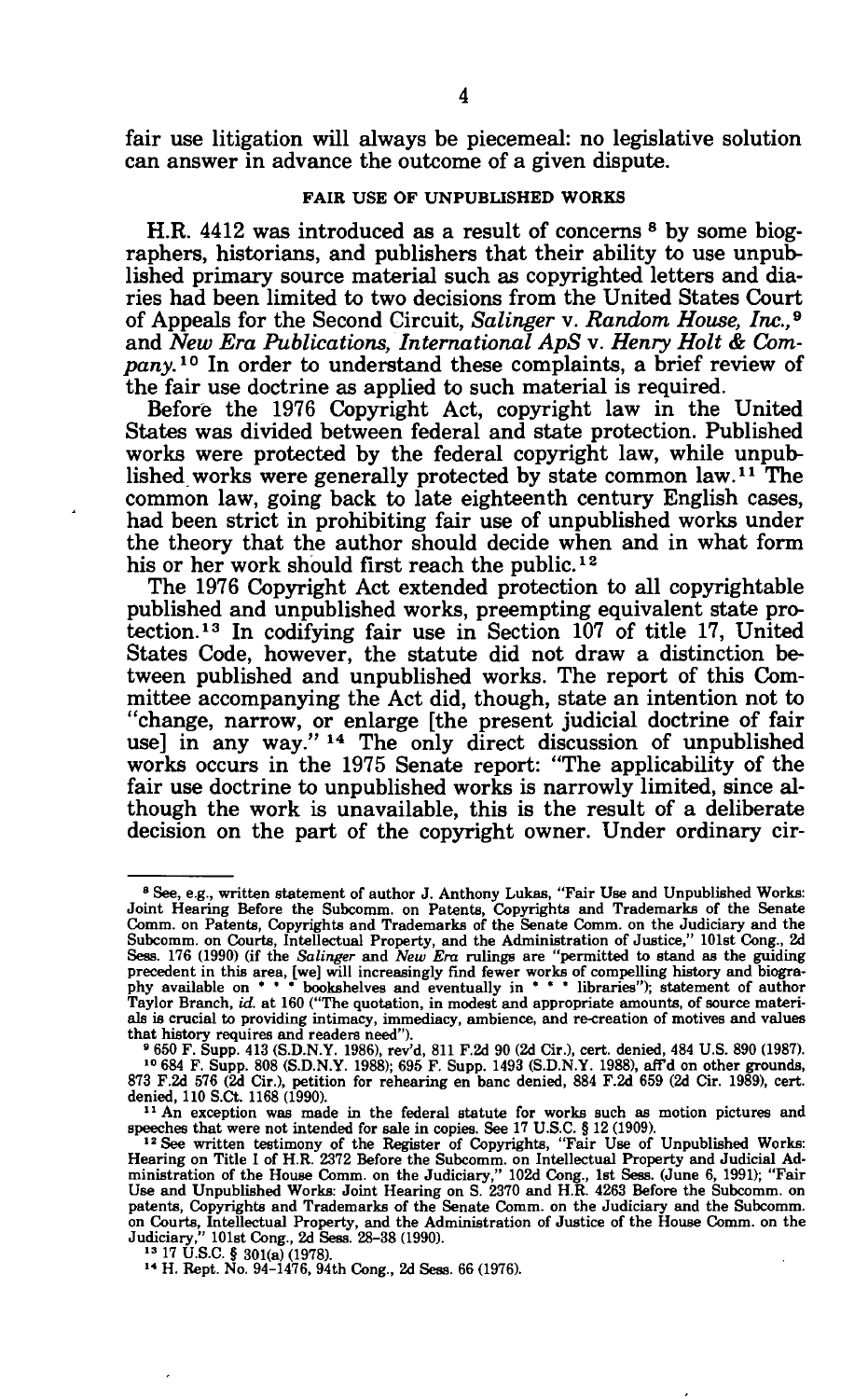cumstances, the copyright owner's 'right of first publication' would outweigh any needs of reproduction for classroom purposes." 15

In 1985, the Supreme Court addressed the question of fair use of unpublished works in *Harper & Row, Publishers, Inc.* v. *Nation Enterprises.<sup>16</sup>* The Court reversed the Second Circuit and held that The Nation magazine's publication of excerpts from President Gerald Ford's then unpublished autobiography "A Time to Heal" was not fair use. In reaching this result, the Court relied on the common law rule and the legislative history of Section 107 of the 1976 Copyright Act. The Court rejected defendant's argument that fair use was intended by Congress to apply in pari materia to published and unpublished works,<sup>17</sup> holding that "[t]he fact that a work is unpublished is a critical part of its 'nature.'  $* * * [T]$ he scope of fair use is narrower with respect to unpublished works."  $5^{18}$ The unpublished nature of a work was stated to be a " 'key, though not necessarily determinative factor' tending to negate a defense of fair use." 19 Under "ordinary circumstances," the "author's right to control the first public appearance of his undisseminated expression will outweigh a claim of fair use."  $20$ 

## **SALINGER V. RANDOM HOUSE, INC.**

The Second Circuit's first opinion after *Harper & Row* involved a suit brought by author J.D. Salinger against Random House over a biography that reproduced passages from unpublished letters Salinger had sent to friends and to his editor. The letters had been donated by the recipients or their heirs to university libraries. The biographer obtained access to the letters through the libraries. Salinger sued after seeing galley proofs of the then unreleased biography.

U.S. District Judge Pierre Leval refused, on fair use grounds, to issue a preliminary injunction against publication of the biography. The Second Circuit reversed and remanded, ordering that an injunction be issued. The court of appeals differed with Judge Leval on a number of issues. Two passages from the circuit court opinion proved particularly troublesome to some publishers and authors. First, the court of appeals rejected Judge Leval's concern that a biographer wishing to use copyrighted unpublished material was faced with the dilemma of either risking infringement by copying verbatim, or, distorting his or her subject's meaning by putting the passage in the biographer's own words. According to the *Salinger*  court, if a biographer copies more than minimal amounts of expression "he deserves to be enjoined."<sup>21</sup> Second, the court of appeals

" 811 **F.2d at** 96.

<sup>&</sup>lt;sup>15</sup> S. Rept. No. 94-473, 94th Cong., 1st Sess. 64 (1975). In *Harper & Row, Pub., Inc. v. Nation Ent.*, 471 U.S. 539, 553-554 (1985), the Supreme Court interpreted this Committee's 1976 report as incorporating by referen 1976 report referred to favorably. *Harper* & Row also rejected an argument that the passage should be limited to classroom reproduction of unpublished works. 471 U.S. at 554.<br><sup>16</sup> 471 U.S. 539 (1985).<br><sup>14</sup> 471 U.S. at 55

<sup>&</sup>gt;• 471 U.S. at 554. " 471 **U.S.** at 555.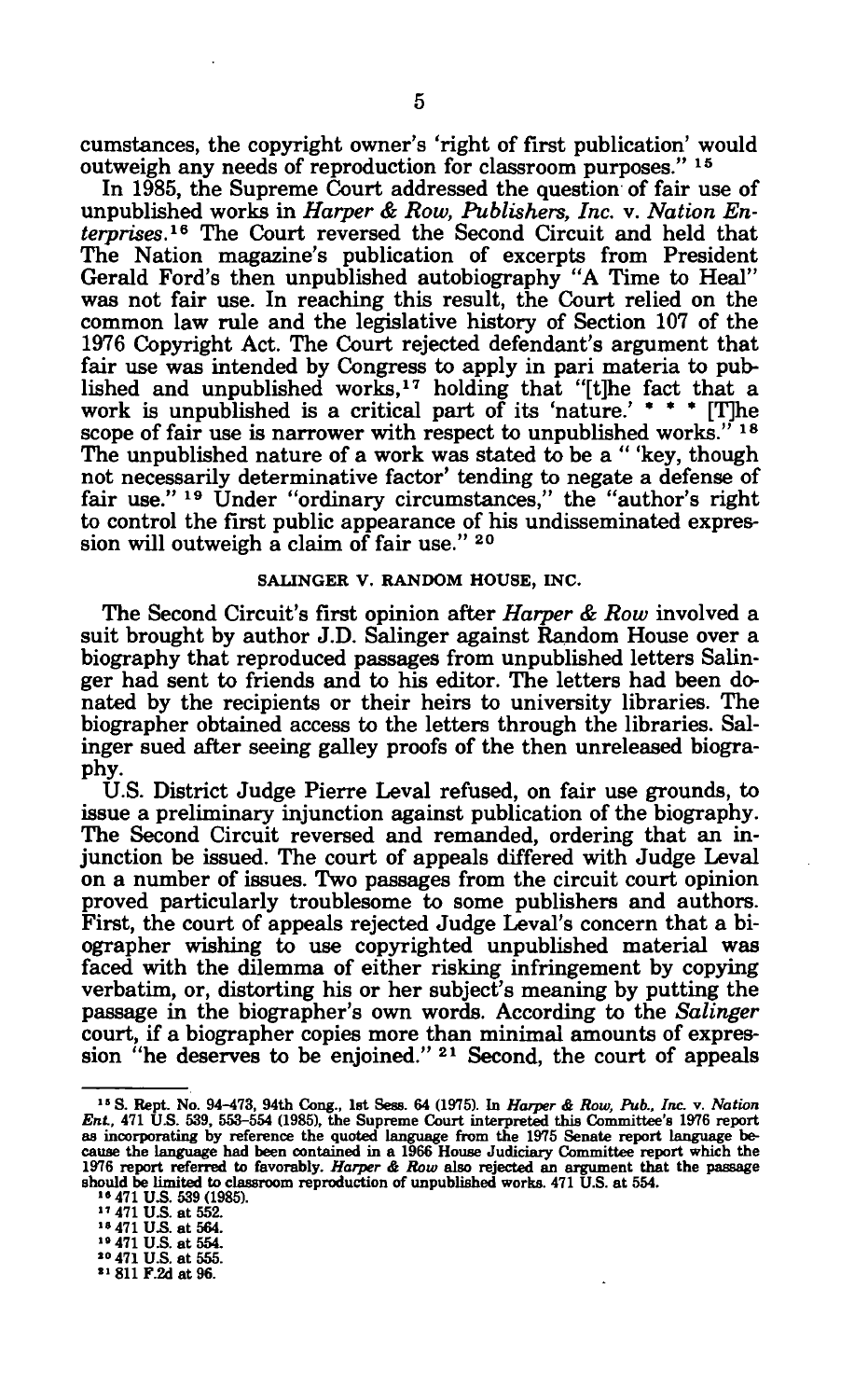found ambiguous the Supreme Court's statement in *Harper & Row*  that the scope of fair use is narrower with respect to unpublished works. According to the Second Circuit, the passage could mean either that the circumstances in which fair use can be found are fewer in number, or, that the amount of unpublished material that can be copied is less. The court of appeals opted for the first interpretation, concluding that unpublished works "normally enjoy complete protection against copying any protected expression."<sup>22</sup>

The combination of the court of appeals' comment that biographers who take too much "deserve to be enjoined" and its statement that unpublished works "normally enjoy complete protection" caused great concern in the publishing community. That concern was heightened by the Second Circuit's next fair use decision, *New Era Publications International ApS* v. *Henry Holt & Company.* 

## **NEW ERA PUBLICATIONS INTERNATIONAL APS V. HENRY HOLT & COMPANY**

Judge Leval was also the trial judge in this next Second Circuit dispute over fair use of unpublished works. The plaintiff was the copyright owner by assignment of unpublished letters and diaries of L. Ron Hubbard, founder of the Church of Scientology. Again Judge Leval refused to issue an injunction of fair use grounds.

The Second Circuit upheld Judge Leval's decision not to issue an injunction, but on the different ground of laches. The majority's remarks on the narrow scope of fair use for unpublished works and on injunctive relief echoed the *Salinger* opinion and increased publishers' and authors' concerns that substantial risks are involved in any history or biography using appreciable amounts of copyrighted expression. The court of appeals majority engaged in extended dicta disagreeing with much of Judge Leval's discussion of fair use, and indicated that but for the laches problem an injunction should have issued. Chief Judge Oakes concurred in the result, but issued an opinion strongly endorsing Judge Leval's fair use ruling and criticizing elements of the *Salinger* opinion.

A petition for rehearing en banc was filed and denied. The denial was accompanied, however, by two opinions, one by Judge Newman (the author of the *Salinger* opinion) joined by Judges Oakes, Kearse, and Winter, the other by Judge Miner (the author of the *New Era* panel decision) joined by Judges Meskill, Pierce, and Altimari. These two opinions are noteworthy for both the sharp division that they reveal within the Second Circuit, and for their authors' softening of statements made in the earlier opinions. Judge Miner proposed to change a passage in the *New Era* panel opinion to state that an injunction would follow a finding of infringement only under "ordinary circumstances." He also noted that no decision of the Second Circuit had barred the copying of small amounts of expression, even when done to "enliven the text." Judge Newman took the opportunity to state that one of the most contro-

 $22$  811 F.2d at 97. In a concluding remark that is frequently overlooked, the court of appeals added: "We seriously doubt whether a critic reviewing a published collection of the letters could justify as fair use the ext **F.2d at 100. Thus, despite the emphasis on the unpublished nature of the Salinger letters, it is obvious that the extent of the copying—the third fair use factor—also played a critical role in the court of appeals' decision.**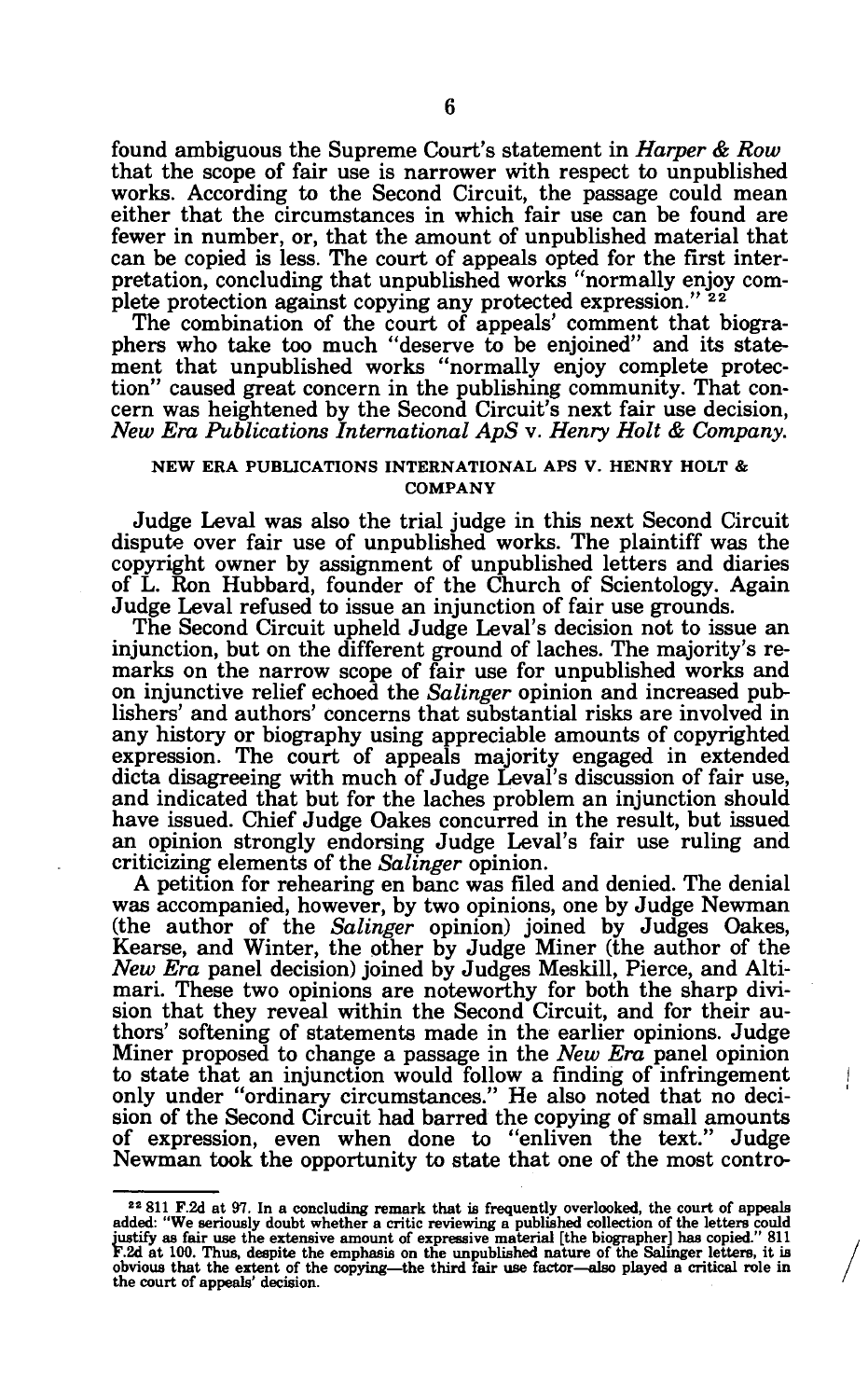versial passages in *Salinger* should have been phrased to read that under ordinary circumstances the consequence of copying more than a minimal amount of unpublished expression is to be considered an infringer (as opposed to being enjoined, as the original passage read).

### **WEIGHT V. WARNER BOOKS, INC.**

While legislative efforts to clarify that there is no per se rule barring fair use of unpublished works were being debated in the Congress, a third case was wending its way through the Second Circuit, *Wright* v. *Warner Books, Inc.* The trial judge this time was then-district (subsequently Circuit) Judge John Walker. The *Wright*  case involved unpublished letters of famous author Richard Wright sent to the biographer. Suit was brought by Wright's widow.

Judge Walker found, on a motion for summary judgment, that fair use protected the biographer's quotation of excerpts from the letters.<sup>23</sup> The Second Circuit affirmed in an opinion by Judge Meskill.<sup>24</sup> Judge Meskill's opinion carefully analyzed both the purpose of the fair use defense and each of the four statutory factors. Regarding the first factor—the purpose of the use—Judge Meskill agreed with Judge Walker that biographies "fit comfortably" within the statutorily enumerated fair use purposes and that this factor "clearly favors" the biographer. The second factor—the nature of the work, here unpublished material—led to the only disagreement with Judge Walker. Judge Walker had weighed this factor in the biographer's favor. Unpublished works, are, according to the court of appeals, "the favorite sons of factor two." After quoting from the Supreme Court's *Harper & Row* opinion and the Second Circuit's *Salinger* and *New Era* opinions, the *Wright* panel concluded: "Our precedents, then, leave little room for discussion of this factor once it has been determined that the copyrighted work ing factor once to has been determined that the copyrighted work ity of the material used—and the fourth factor—the market effect of the use—were both weighed in the biographer's favor.

In summary, three of the four factors weighed in the biographer's favor. The only factor weighed against the biographer was the unpublished nature of the work, thereby joining the very issue addressed by H.R. 4412. The court of appeals' discussion on this issue is instructive:

The district court correctly held that defendants were entitled to summary judgment. Three of the four fair use factors clearly favor the defendants. The one that does not—the nature of the copyrighted work—raises an obstacle to this conclusion, but not an insurmountable one. \* \* \* Neither *Salinger, Harper & Row,* nor any other case, however erected a per se rule regarding unpublished works. The fair use test remains a totality inquiry, tailored to the

<sup>&</sup>lt;sup>23</sup> 748 F. Supp. 105 (S.D.N.Y. 1990).<br><sup>24</sup> 953 F.2d 731 (2d Cir. 1991). It is perhaps significant that Judge Meskill had joined Judge<br>Miner's opinion in *New Era* concurring in the Second Circuit's refusal to hear that c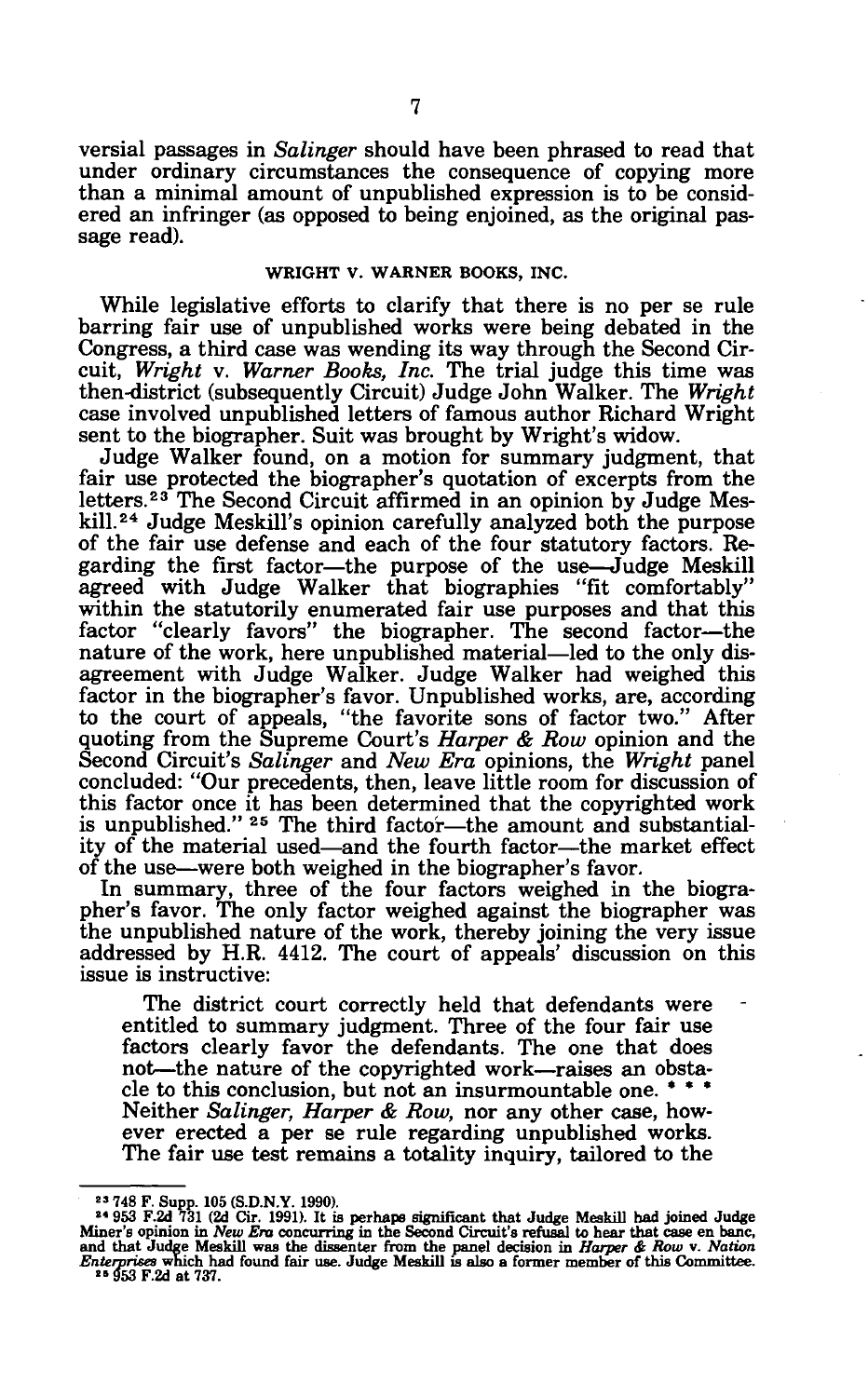particular facts of each case. Because this is not a mechanical determination, a party need not "shut-out" her opponent on the four factor tally to prevail.<sup>26</sup>

The Committee believes that the *Wright* opinion properly balanced all the fair use factors. The Committee also notes that the *Wright* opinion did not reach the outer limits of what might be regarded as fair use. The *Wright* opinion affirmed the trial court's grant of defendant's motion for summary judgment, a procedural posture in which all ambiguities and reasonable inferences were resolved in favor of the non-moving party, in this instance the copyright owner of the unpublished letters. Certainly uses beyond those permitted in *Wright* may also be fair use, depending upon the facts of a particular case. For example, in some circumstances it would be a fair use to copy an author's unpublished expression where necessary to report fairly and accurately a fact set forth in the auessary to report railly and accurately a ract set forth in the au-<br>thor's writings.<sup>27</sup> Additionally, as Judge Leval has written: "Often, it is the words used by [a] public figure (or the particular manner of expression) that are the facts calling for comment.<sup>28</sup>

#### **POST-WRIGHT CONCERNS**

While the *Wright* opinion takes major steps in the direction of ending the Second Circuit's flirtation with a per se rule, concern has been expressed that the *Wright* decision did not disavow certain troublesome language in the *Salinger* opinion, in particular, Salinger's statement that unpublished works "normally enjoy complete protection against copying any protected expression."<sup>29</sup>

The origins of this passage were explored by the Copyright Office in its written statement for the joint 1992 hearings and are worth reviewing since they bear directly on the perceived *per se* rule in the Second Circuit.

The *Salinger* passage is the result of the court of appeals' conclusion that the Supreme Court's holding in *Harper & Row, Pub., Inc.*  v. *Nation Enterprises* that "the scope of fair use is narrower with respect to unpublished works<sup>"</sup> <sup>30</sup> contains an ambiguity. According to the *Salinger* court, the term "scope" could mean either that "the circumstances in which copying will be found to be fair use will be fewer in number for unpublished works than for published works," or, that "the amount of copyrighted material that may be copied as fair use is a lesser quantity for unpublished works than for published works." 3 1 The *Salinger* court opted for the first interpretation, holding that "[n]arrower 'scope' seems to refer to the diminished likelihood that copying will be fair use when the copyrighted  $\frac{1}{2}$  material is unpublished.<sup>"</sup>  $\frac{32}{2}$ 

The Copyright Office disagreed with this interpretation. Moreover, the Office saw in the disagreement over the proper interpretation of *Harper &. Row's* passage "the crux of the concern that

<sup>&</sup>lt;sup>26</sup> 953 F.2d at 740.

<sup>&</sup>lt;sup>26</sup> 953 F.2d at 740.<br>
<sup>27</sup> See *New Era Publications International*, *ApS* v. *Henry Holt & Company*, 884 F.2d 565, 660<br>
(2d Cir. 1989) (Newman, J., with whom Oakes, C.J., Kearse and Winter, JJ., joined, dissenting<br>
from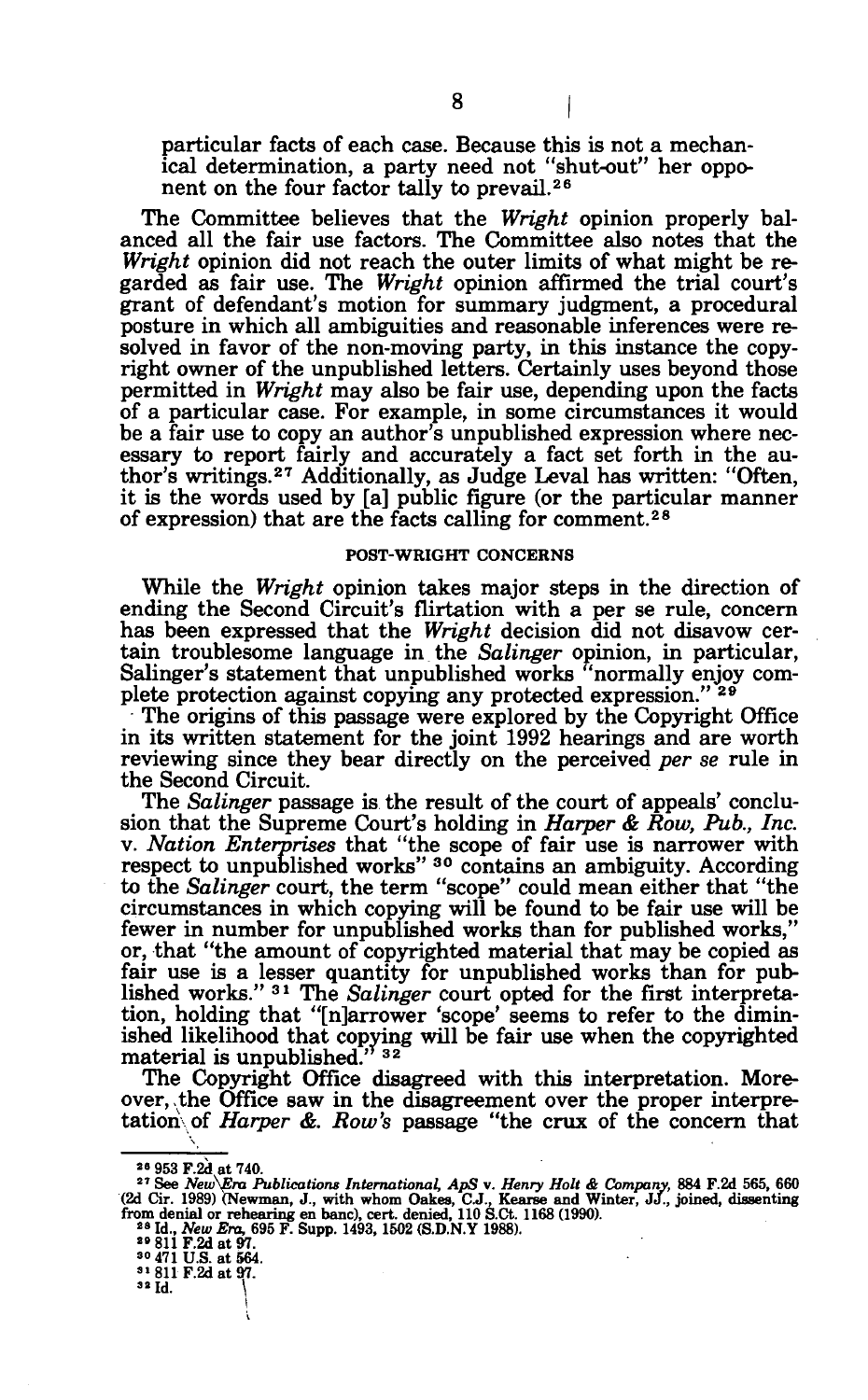the Second Circuit has created a virtual per se rule prohibiting fair use of unpublished works." 33

The Committee agrees with the Copyright Office that the Second Circuit in *Salinger* went astray in its treatment of the unpublished nature of the work as leading to a diminished likelihood that the fair use defense, as a whole, will in every case not be available. Of course, in making any evaluation of a claim of fair use of unpublished material, the Supreme Court's holding that for purposes of the second statutory factor, the unpublished nature of the work is a " 'key, though not necessarily determinative' factor tending to negate a defense of fair use," 34 remains the law.

## ANALYSIS

H.R. 4412 amends Section 107 of title 17, United States Code, by adding the following new sentence at the end of that section: "The fact that a work is unpublished shall not itself bar a finding of fair use if such finding is made upon consideration of all the above factors." This sentence has a narrow, but important purpose: to reiterate Congress's intention in codifying fair use that in evaluating a claim of fair use, including claims involving unpublished works, the courts are to examine all four statutory factors set forth in Section 107, as well as any other factors deemed relevant in the court's discretion.

This intention is accomplished in two ways. First, the word "itself" is designed to ensure that the courts do not erect a per se rule barring any fair use of unpublished works. Each claim of fair use of an unpublished work should involve a careful consideration of all four statutory factors as well as any other factors the court deems relevant. The decision of the Second Circuit in the *Wright*  opinion is instructive in this regard. At the same time, it is not the Committee's intention to alter the weight currently given by the courts to the unpublished nature of a work under the second fair use factor. The general principles regarding fair use of unpublished works set forth by the Supreme Court in *Harper & Row* v. *Nation Enterprises* still apply.

The second way in which the Committee's intention is manifested is through the concluding phrase "all the above factors." As introduced, H.R. 4412 directed the courts to examine "all the factors set forth in paragraphs (1) through (4)" of Section 107. At the Subcommittee's mark-up, this formulation was deleted in favor of the current language. The purpose of the change is straightforward: As the Supreme Court held in *Harper & Row* v. *'Nation Enterprises,<sup>35</sup>* the courts, in their discretion may weigh factors in addition to those set forth in the statute.

The Committee was concerned that as introduced, H.R. 4412 might have been inadvertently construed to discourage courts from looking at additional factors. The phrase "all the above factors" is intended to encompass the terms "including" and "such as" embodied in the preamble to Section 107, terms that are defined in

<sup>33</sup> Joint Hearings at 51-52. <sup>34</sup> 471 U.S. at 555. <sup>35</sup> 471 U.S. 539, 562-563 (1985) (considering the defendant's bad faith in using a purloined manuscript).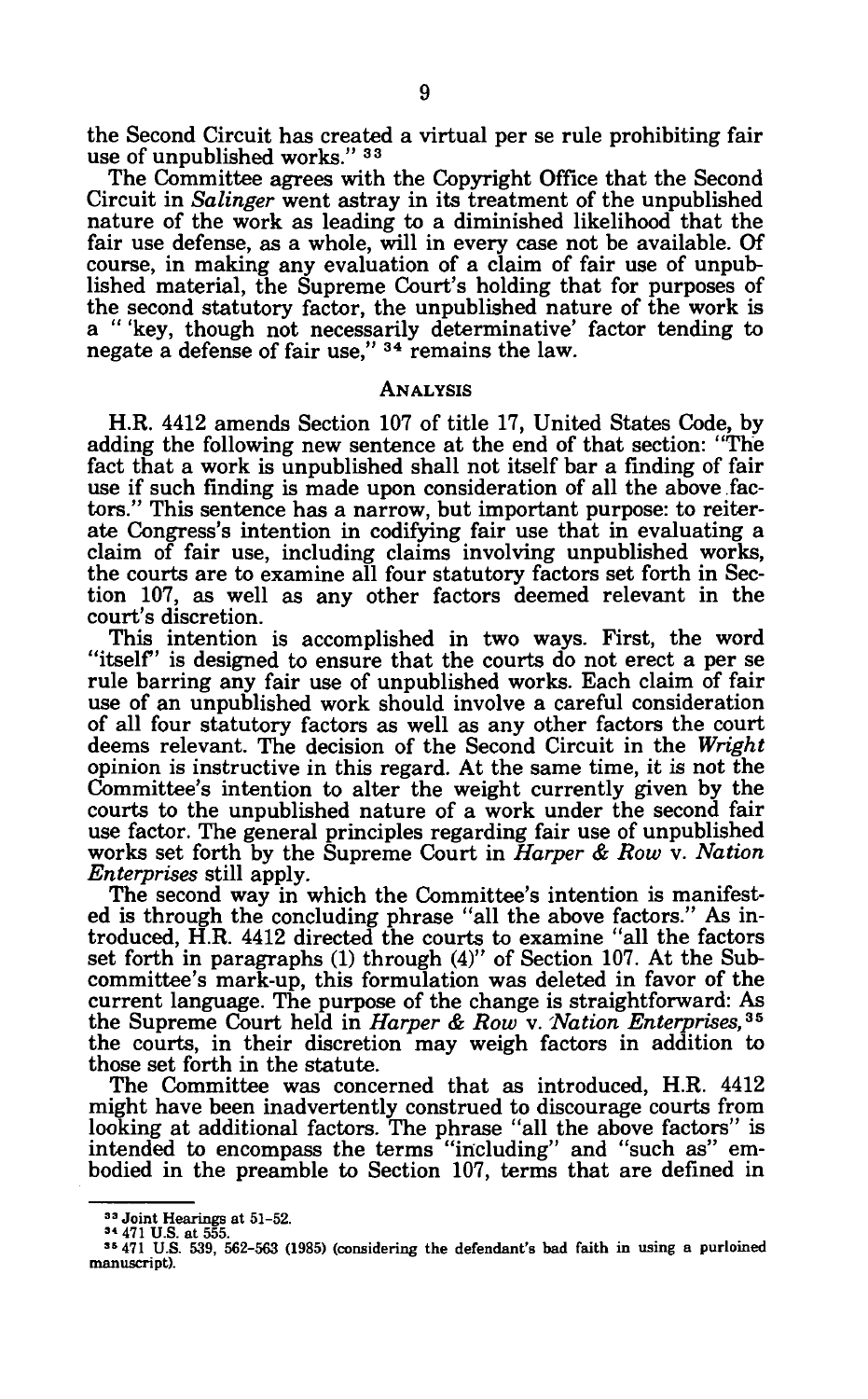Section 101 of title 17 as being "illustrative and not limitative." 36 Thus, for unpublished works as for all other copyrighted works, the courts must consider all four statutory factors, but they may, at their discretion, consider any other factors they deem relevant.

# COMMITTEE OVERSIGHT FINDINGS

In compliance with clause  $2(1)(3)(A)$  of rule XI of the Rules of the House of Representatives, the Committee reports that the findings and recommendations of the Committee, based on oversight activities under clause 2(b)(1) of rule X of the Rules of the House of Representatives, are incorporated in the descriptive portions of the report.

## STATEMENT OF THE COMMITTEE ON GOVERNMENT OPERATIONS

No findings or recommendations of the Committee on Government Operations were received as referred to in clause 2(1)(3)(D) of rule XI of the Rules of the House of Representatives.

## NEW BUDGET AUTHORITY AND TAX EXPENDITURES

Clause  $2(1)(3)(B)$  of rule XI of the Rules of the House of Representatives is inapplicable because the proposed legislation does not provide new budgetary authority or increased tax expenditures.

## INFLATIONARY IMPACT STATEMENT

Pursuant to clause 2(1)(4) of rule XI of the Rules of the House of Representatives, the Committee estimates that the bill will have no significant inflationary impact on prices or costs in the national economy.

## CONGRESSIONAL BUDGET OFFICE COST ESTIMATE

In compliance with clause  $2(1)(C)(3)$  of rule XI of the Rules of the House of Representatives, the Committee sets forth, with respect to the bill H.R. 4412, the following estimate and comparison prepared by the Director of the Congressional Budget Office under section 403 of the Congressional Budget Act of 1974:

> U.S. CONGRESS, CONGRESSIONAL BUDGET OFFICE, *Washington, DC, May 11, 1992.*

Hon. JACK BROOKS, *Chairman, Committee on the Judiciary, House of Representatives, Washington, DC.* 

DEAR MR. CHAIRMAN: The Congressional Budget Office has reviewed H.R. 4412, a bill to amend section 107 of title 17, United States Code, relating to fair use of copyrighted works, as ordered reported by the House Committee on the Judiciary on April 30, 1992.

CBO estimates that enactment of H.R. 4412 would result in no significant additional costs to the federal government, based on in-

<sup>38</sup> See note 6, supra.